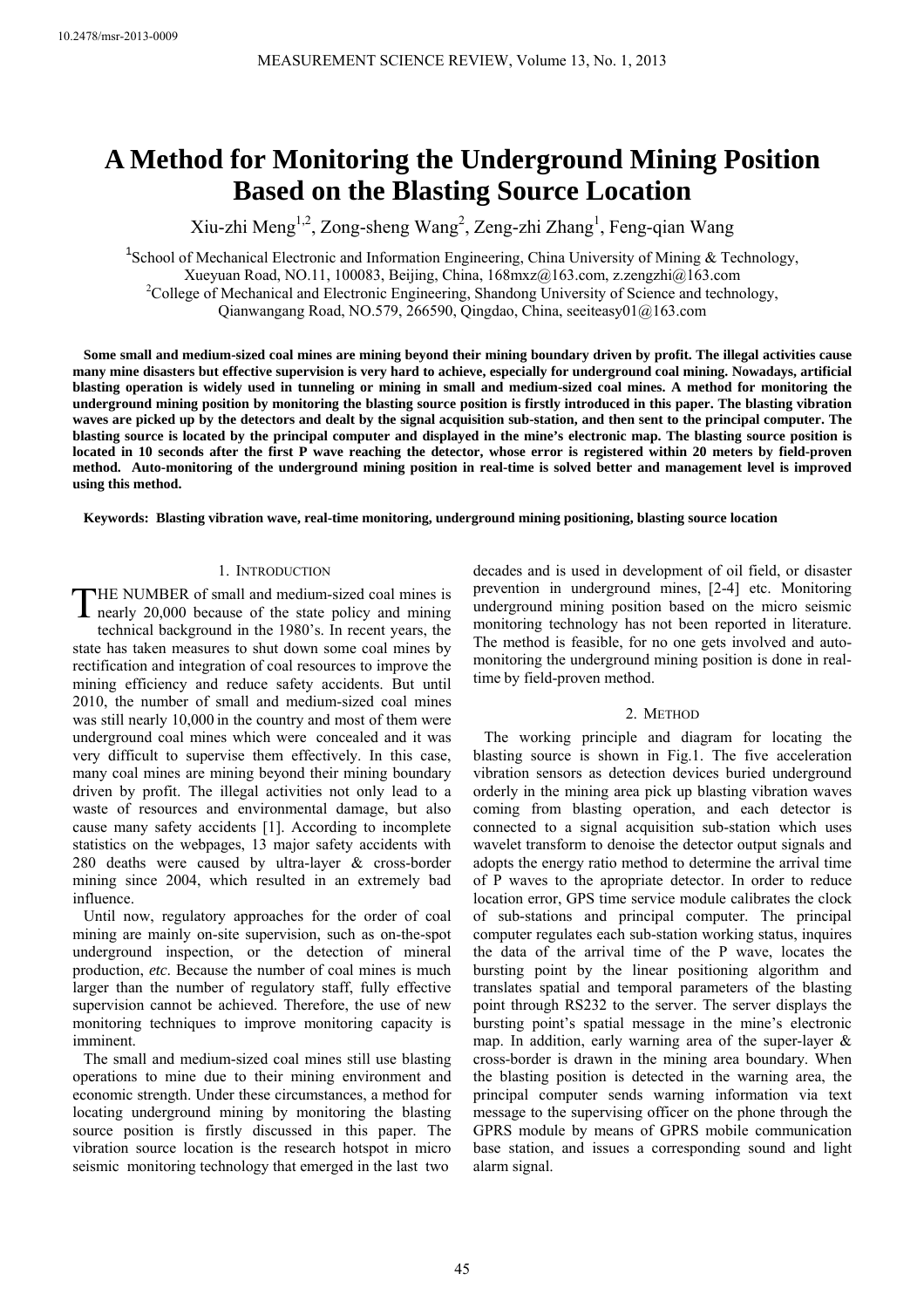

Fig.1. The working principle and diagram for locating blasting source

The blasting source location is the core content in the whole monitoring scheme. The detailed description source location is given as follows.

## *2.1. Signal collection and identification*

The collection and identification of the blasting seismic wave is a key feature in the monitoring method. The detector picks up not only blasting vibration signals but also interference signals such as external interference vibration wave signals. To identify the blasting seismic wave, the interference signals must be filtered. Wavelet transform has the characteristics of low entropy, multiresolution, decorrelation and flexibility of selecting wavelet basis, but also has the analysis capabilities of the local high-resolution in the time-frequency domain, so the wavelet analysis is a good tool to analyze non-stationary and non-linear signal in the time-frequency domain [5-10]. The blasting vibration signal belongs to non-stationary signal because of short duration, fast mutation and so on. The paper takes advantage of the wavelet threshold denoising to deal with the detector output signals. The denoising principle is as follows. First, a threshold  $\lambda$  is set. If the wavelet transform coefficient is greater than  $\lambda$ , this coefficient is mainly caused by the blasting vibration signal and kept. Otherwise, the coefficient is mainly caused by noise and is set to zero. Then, the signal is reconstructed by reserved wavelet coefficients to retain the blasting vibration signal after denoising. The denoising process is shown in Fig.2.



Fig.2. The denoising process

The wavelet threshold denoising methods are divided into soft threshold denoising and hard threshold denoising. The expression is as follows:

The soft threshold function:

$$
\hat{w}_{j,k} = \begin{cases}\n\text{sign}(w_{j,k}) \Big| w_{j,k} \Big| - \lambda & |w_{j,k}| \ge \lambda \\
0 & |w_{j,k}| < \lambda\n\end{cases} \tag{1}
$$

The hard threshold function:

$$
\hat{w}_{j,k} = \begin{cases} w_{j,k} & |w_{j,k}| \ge \lambda \\ 0 & |w_{j,k}| < \lambda \end{cases} \tag{2}
$$

 $W_{i,k}$  are wavelet decomposition coefficients, and  $\hat{W}_{i,k}$  are treatment wavelet decomposition coefficients.

Threshold value  $\lambda$  is dealt by the following expression:

$$
\lambda = \sigma \sqrt{2 \ln N} \tag{3}
$$

Where  $\sigma$  is blasting vibration signal variance, *N* is decomposition scale.

The two methods have advantages and disadvantages: The treatment wavelet coefficient has discontinuity because of hard threshold nature. The denoising signal still contains obvious noise signal, but it can retain the details of local information. The treatment wavelet coefficient dealt by soft threshold has better continuity than that by hard threshold, but its derivative is not continuous. There is constant deviation between the treatment wavelet coefficient and the wavelet coefficient with noise, and the coefficient greater than the threshold does not comply with the fact that noise is reduced with the increase of wavelet coefficient[11-12]. The details of the blasting vibration signal must be kept to identify the time of the P wave reaching the detector; after comprehensive comparison, the hard threshold denoising method is used in this paper.

### *2.2. Determination of arrival time*

The arrival time of the P wave to the detector is the detector's temporal parameter for blasting source inversion, so the determination of arrival time is a critical factor for locating the blasting source. The blasting vibration signal has high signal-to-noise ratio through the earth's low-pass filtering, the circuit anti-aliasing filtering and wavelet threshold denoising. The energy ratio is an effective and commonly used method to determine the arrival time of the P wave for high signal-to-noise ratio signal. The ratio of short time window average value (STA) to long time window average value (LTA) is calculated in the adjustable length moving time window for absolute value of the reconstructed blasting vibration signal. The short time window average value changing is quicker than the long time window average value changing at the P wave arrival time. When the ratio is larger than the designed threshold value, the arrival of P wave can be considered and the time is recorded.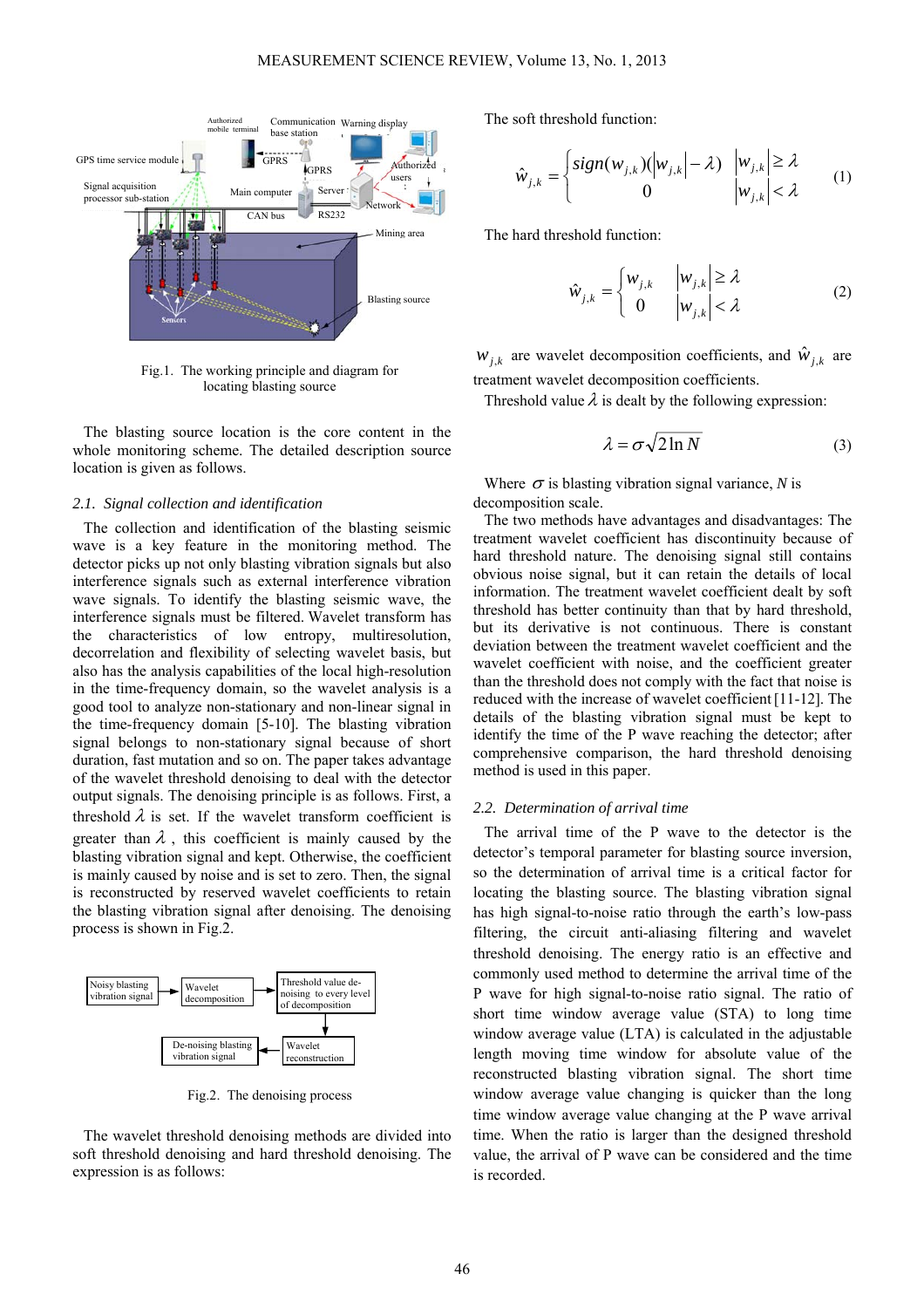Suppose the reconstructed blasting vibration signal sequence is *Xn*, the expressions of the STA sequence and LTA sequence are as follows:

$$
STA(n) = \left(\sum_{i=n-m}^{n} \left| X_i \right| \right) / m \tag{4}
$$

$$
LTA(n) = \left(\sum_{i=n-l}^{n} |X_i|\right) / l \tag{5}
$$

Where *m* means the acquisition points in the short time window, *l* means the acquisition points in the long time window and  $|X_i|$  is the value of the characteristic function at the moment *i*. The length of STA is expressed by *m*×*dt* and the length of LTA is expressed by *l*×*dt* (where *dt* is the sampling time interval). The value of length determined must be combined with the characteristics of the characteristic function and calculation method of STA and LTA.

#### *2.3. Location of blasting point*

Every detector's spatial parameters  $(x_i, y_i, z_i)$  are measured when the sensor is buried underground and the temporal parameter  $t_i$  is recorded by the signal acquisition sub-station after the blasting occurs (the subscript *i* means the *i*-th detector). Supposed the P wave average spread speed is  $v_p$ and the blasting source's spatial and temporal parameters are (*x*, *y*, *z, t*), based on linear position algorithm, the distance equation between the source and the *i*-th detector is:

$$
[(x_i - x)^2 + (y_i - y)^2 + (z_i - z)^2]^{\frac{1}{2}} = v_p(t_i - t)(i = 1, 2, ..., 5)
$$
 (6)

The (6) is a nonlinear equation. It is more difficult to handle the nonlinear problems using the general method. In addition, the spatial and temporal parameters of each detector affect positioning accuracy of the blasting source. So the paper uses the square of distance between the blasting source and the *i*-th detector minus the square of distance between the source and the  $(i+1)$ -th detector, which can offset the parameter error of each sensor, then (6) translates into linear equations. Matrix representation is:

$$
AX = B \tag{7}
$$

There is:

$$
A = \begin{bmatrix} 2(x_2 - x_1) & 2(y_2 - y_1) & 2(z_2 - z_1) & 2v_p^2(t_2 - t_1) \\ 2(x_3 - x_2) & 2(y_3 - y_2) & 2(z_3 - z_2) & 2v_p^2(t_3 - t_2) \\ 2(x_4 - x_3) & 2(y_4 - y_3) & 2(z_4 - z_3) & 2v_p^2(t_4 - t_3) \\ 2(x_5 - x_4) & 2(y_5 - y_4) & 2(z_5 - z_4) & 2v_p^2(t_5 - t_4) \end{bmatrix}
$$

$$
X = \begin{bmatrix} x & y & z & t \end{bmatrix}^T
$$

$$
B = \begin{bmatrix} (x_2^2 - x_1^2) + (y_2^2 - y_1^2) + (z_2^2 - z_1^2) - v_p^2 (t_2^2 - t_1^2) \ (x_3^2 - x_2^2) + (y_3^2 - y_2^2) + (z_3^2 - z_2^2) - v_p^2 (t_3^2 - t_2^2) \ (x_4^2 - x_3^2) + (y_4^2 - y_3^2) + (z_4^2 - z_3^2) - v_p^2 (t_4^2 - t_3^2) \ (x_5^2 - x_4^2) + (y_5^2 - y_4^2) + (z_5^2 - z_4^2) - v_p^2 (t_5^2 - t_4^2) \end{bmatrix}
$$

In general, the above matrix is an ill-conditioned matrix. Many methods are involved in solving this kind of equations, such as direct methods, iterative method, conjugate vector method, or some advanced algorithms, namely, genetic algorithms. Each algorithm has its own limitation. Conjugate vector method is employed to solve this matrix [13].

## 3. MONITORING SYSTEM

The monitoring system includes the following sections: vibration sensors, signal acquisition processor sub-station, principal computer, communication circuit between substation and principal computer, and power supply module and so on. The system structure diagram is shown in Fig.3. The physical map is shown in Fig.4. and the system function is shown in Fig.5.



Fig.3. Diagram of monitoring system structure

The application software is designed to get the explosion position, to decide whether an explosion is beyond the border, and to show the explosion on the mine zone map. The detail is as follows:

(1) To show the explosion position. The mine zones and the distributions are printed on a big screen, which can be zoomed in and zoomed out in vectors.

(2) To alarm when a cross-border occurs. When a crossborder occurs, there is alarm and a red signal will be shown on the computer screen.

(3) To record the explosion positions and the explosion times, and to look up the records. All of the explosion positions are automatically recorded by the system, which can be looked up at any time. The system can also print the exposition tracks when needed.

(4) To warn supervising officer by text messages. When there are cross-borders, the system automatically sends messages to the supervisors by mobile phones.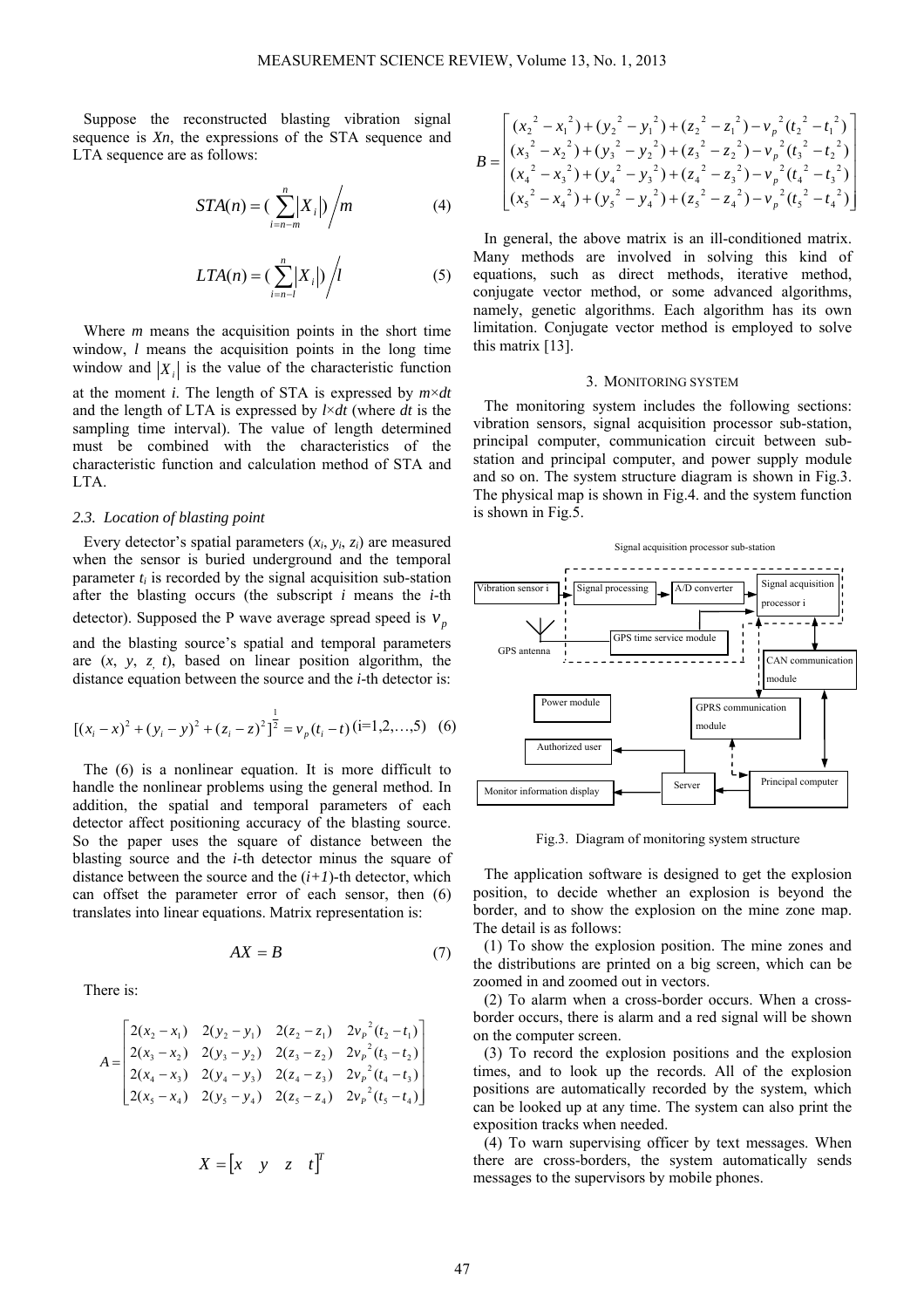

Fig.4. The System physical map



Fig.5. System function diagram

# 4. INSTANCES OF APPLICATIONS

The whole system has been tested in No. 1 mine Xin Yue Corp, Zhangqiu, China, by back to back test method. The five accelerometers are buried in five vertical wells with different depths. To decrease the location errors, the 3 dimension coordinates of the five accelerometers must be as accurate as possible. Table 1. shows the exact coordinates of the five accelerometers.

Table 1. The exactly coordinates of the five accelerometers

| Station | Coordinate (1954 Beijing) |            |             | Actual depth   | Actual       |
|---------|---------------------------|------------|-------------|----------------|--------------|
| name    |                           |            |             | of sensor from | elevation of |
|         | (north)                   | (east)     | (elevation) | ground         | sensors      |
| A1      | 4061981.5                 | 20556377.3 | 148.1       | 48.5           | 99.6         |
| A2      | 4062004.6                 | 20556429.2 | 148.0       | 12.4           | 135.6        |
| A3      | 4062047.7                 | 20556401.2 | 147.2       | 58.2           | 89.0         |
| A4      | 4062084.0                 | 20556389.1 | 146.6       | 51.6           | 95.0         |
| A5      | 4062097.7                 | 20556442.4 | 148.0       | 34.6           | 113.4        |

The testing scene is shown in Fig.6. Fig.7. shows the x axis and z axis of the blasting vibration signals with an oscilloscope to observe the waveform picked up by the detector. After several tests, the effect is more ideal. The blasting source position can be located in 10 seconds after the detector picks up the P wave. One of the monitoring results is shown in Fig.8. The actual blasting position is at (20556904.3, 4061907.9, -129.4), and the system is located at (20556898.6, 4061903.2, -116.8), with a 17.99 meter spatial distance error.



Fig.6. The testing scene



Fig.7. The x axis and z axis of the blasting vibration signals



Fig.8. The test result in mine's electronic map

# 5. CONCLUSION

The method for monitoring the underground mining position by the blasting source location is first proposed. It is feasible by field proved method. The system can locate the explosion in 10 seconds after the sensor picks up the first P wave, which can satisfy the demand of the in-time monitoring. The location errors are within 20 meters.

But the specific implementation scheme needs to be further improved. For example, the error of the detected wave-arriving time, the error between the actual average wave velocity and the average velocity used in the system, the error of the sensors' coordinates and so on should be taken into account. Besides, because the coefficient matrix of the linear position equations is decided by the reasonable distributions of the sensors, a more reasonable distribution can produce a better ill-condition, which leads to a smaller location error.